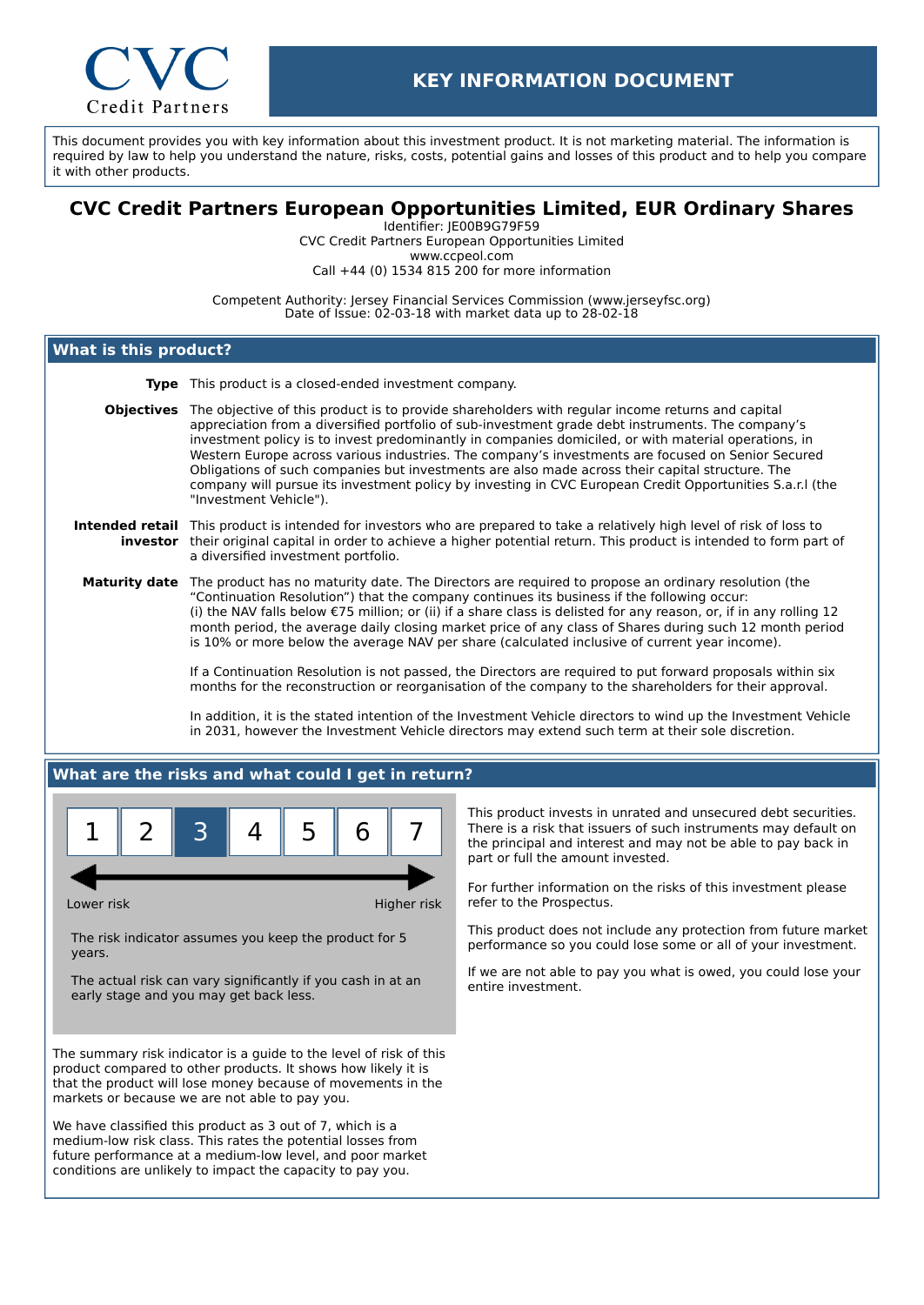| <b>Investment EUR 10 000</b> |                                     |           |           |                                            |  |
|------------------------------|-------------------------------------|-----------|-----------|--------------------------------------------|--|
| <b>Scenarios</b>             |                                     | 1 Year    | 3 Years   | 5 Years<br>(Recommended<br>Holding Period) |  |
| <b>Stress scenario</b>       | What you might get back after costs | 6 528.68  | 6759.78   | 5974.46                                    |  |
|                              | Average return each year            | -34.71%   | $-12.24%$ | -9.79%                                     |  |
| Unfavourable scenario        | What you might get back after costs | 9 391.58  | 9 683.18  | 10 269.36                                  |  |
|                              | Average return each year            | $-6.08\%$ | $-1.07\%$ | 0.53%                                      |  |
| Moderate scenario            | What you might get back after costs | 10 621.88 | 11 988.66 | 13 531.31                                  |  |
|                              | Average return each year            | $6.22\%$  | 6.23%     | 6.24%                                      |  |
| <b>Favourable scenario</b>   | What you might get back after costs | 12 020.91 | 14 852.39 | 17840.60                                   |  |
|                              | Average return each year            | 20.21%    | 14.09%    | 12.27%                                     |  |
|                              |                                     |           |           |                                            |  |

This table shows the money you could get back over the next 5 years, under different scenarios, assuming that you invest EUR 10 000.

The scenarios shown illustrate how your investment could perform. You can compare them with the scenarios of other products.

The scenarios presented are an estimate of future performance based on evidence from the past on how the value of this investment varies, and are not an exact indicator. What you get will vary depending on how the market performs and how long you keep the investment/product.

The stress scenario shows what you might get back in extreme market circumstances, and it does not take into account the situation where we are not able to pay you.

The figures shown include all the costs of the product itself, but may not include all the costs that you pay to your advisor or distributor. The figures do not take into account your personal tax situation, which may also affect how much you get back.

## **What happens if CVC Credit Partners European Opportunities Limited is unable to pay out?**

The company's shares are listed on the Premium segment of the London Stock Exchange's main market. Should the company be liquidated, the amount you receive for your holding will be based on the value of assets available for distribution after all other liabilities have been paid. Shareholders in this company do not have the right to make a claim to the Financial Services Compensation Scheme or any other compensation scheme in the event that the company is unable to pay out.

## **What are the costs?**

The Reduction in Yield (RIY) shows what impact the total costs you pay will have on the investment return you might get. The total costs take into account one-off, ongoing and incidental costs.

The amounts shown here are the cumulative costs of the product itself, for three different holding periods. They include potential early exit penalties. The figures assume you invest EUR 10 000. The figures are estimates and may change in the future.

#### **Costs over time**

The person selling you or advising you about this product may charge you other costs. If so, this person will provide you with information about these costs, and show you the impact that all costs will have on your investment over time.

The following costs are not included in the entry and exit fee calculation: broker commission, entry and exit charges paid to your fund manager, platform fees, mark ups, stamp duty, transaction tax and foreign exchange costs.